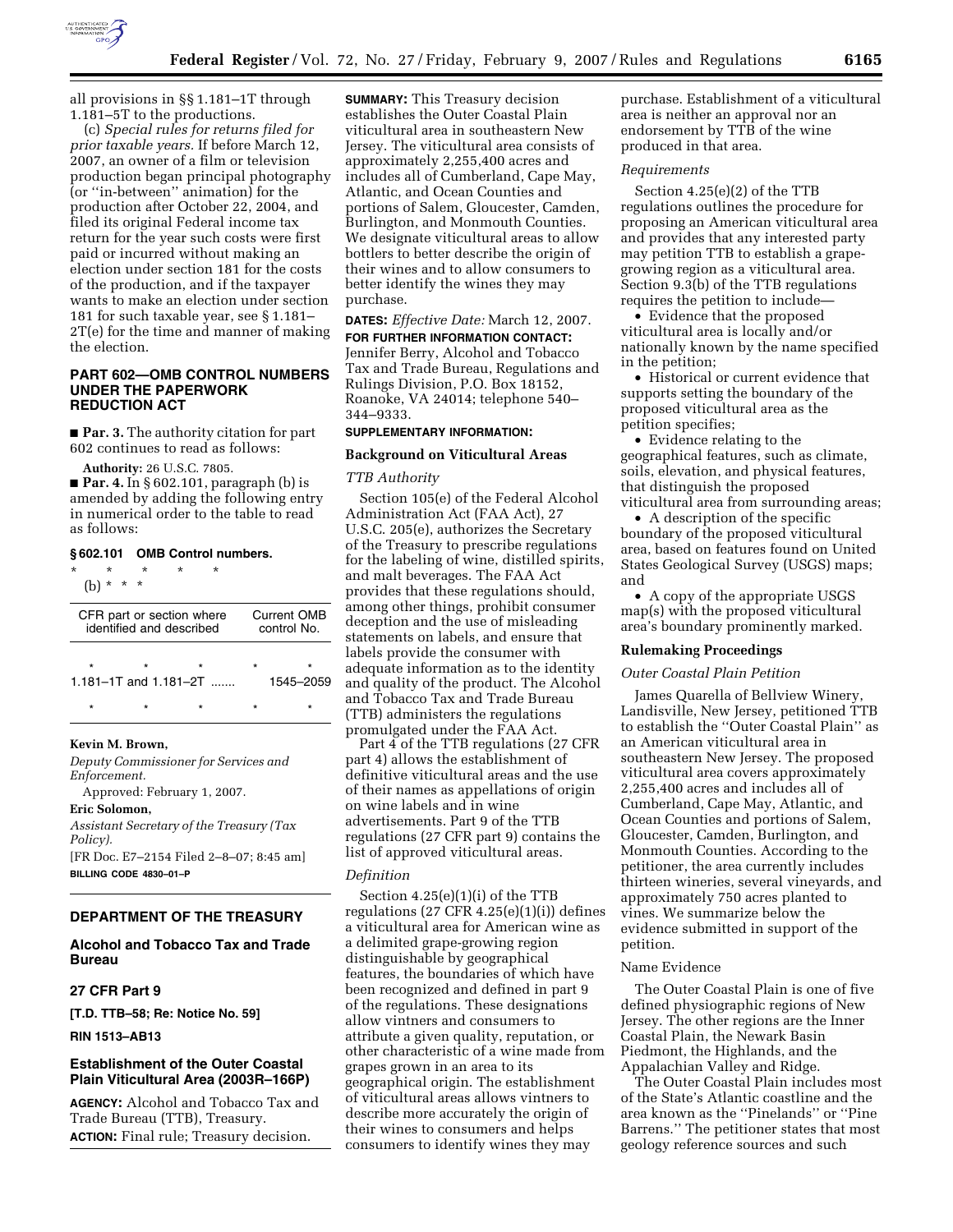government entities as the New Jersey Department of Environmental Protection, USGS, and the United States Department of Agriculture (USDA), call the region the ''Outer Coastal Plain.''

As evidence that the proposed viticultural area is known locally and nationally by this name, the petitioner submitted several documents that identify the area as the ''Outer Coastal Plain.'' These documents included—

• A map from a National Park Service Web site showing landform regions in New Jersey, at *http://www.cr.nps.gov/ history/online*\_*books/nj2/chap1.htm;* 

• A map entitled "Geographic Boundaries of the Outer Coastal Plain (OCP) of New Jersey,'' issued by the New Jersey Department of Environmental Protection; and

• A list of native trees and shrubs for the Outer Coastal Plain on the Web site of the New Jersey Agricultural Experiment Station/Cook College, Rutgers, The State University of New Jersey, at *http://www.rce.rutgers.edu/ njriparianforestbuffers/ nativeOUTER.htm.* 

Both the Outer Coastal Plain and the Inner Coastal Plain comprise the extensive, seaward-sloping Atlantic Coastal Plain. The Atlantic Coastal Plain stretches about 2,200 miles along the coast of the Eastern United States, from Massachusetts to Florida.

#### Boundary Evidence

The Outer Coastal Plain encompasses the southeastern part of the State of New Jersey. The proposed viticultural area is roughly triangular in shape and comprises the most easterly and southerly portions of New Jersey, including most of the State's Atlantic coastline and the area known as the ''Pinelands'' or ''Pine Barrens.'' According to the petitioner, the geographical and geological features that define the boundaries of the proposed viticultural area clearly distinguish it from surrounding areas. The proposed viticultural area's proximity to the Atlantic Ocean and Delaware Bay greatly influences its climate and its geographical and geological features, such as soils and underlying sediments. These features are described in greater detail in the following section.

The Atlantic Ocean coastline, including its barrier islands, forms the proposed viticultural area's eastern boundary, and Delaware Bay forms its southern boundary. The diagonal western boundary is immediately east of a belt of low hills, called cuestas. These cuestas, which extend in a northeasterly direction from the Delaware River lowlands in the southwest to the Atlantic Highlands overlooking Raritan

Bay in the northeast, separate the proposed viticultural area from the Inner Coastal Plain. The diagonal western boundary meets the eastern boundary within the city of Long Branch, New Jersey, on the Atlantic coastline.

As historical evidence for these proposed boundaries, the petitioner cited the area's long viticultural history. According to evidence that the petitioner submitted, viticulture flourished in the area as early as the mid-19th century. Egg Harbor City, New Jersey, was the center of a thriving wine industry with hundreds of acres of grapes. In 1864, Louis Renault established Renault Winery in Egg Harbor City, where he found the soils and climate to be similar to those of his native Rheims, France. Today, Renault Winery is one of the oldest, continuous winery operations in the United States. Around the same time, Dr. Thomas Welch founded the U.S. grape juice industry in Vineland, New Jersey, with a product that became known as Welch's Grape Juice. Although Prohibition devastated the area's wineries, the wine industry has made a strong comeback in recent years, due largely to the New Jersey Farm Winery Act of 1981. The number of wineries in the State jumped from 9 in 1981 to 27 today, 13 of which are in the proposed viticultural area.

#### Distinguishing Features

*Soils and Geology.* The petitioner asserts that the soils and geology of the proposed viticultural area clearly distinguish it from surrounding areas. Despite its large landmass, the Outer Coastal Plain has remarkably uniform, well drained sandy soils that derived from unconsolidated sediments. The relatively low fertility and low pH of these soils, the petitioner notes, are favorable for grape growing. In contrast to the soils of the Outer Coastal Plain, the fine, silty soils of the Inner Coastal Plain to the west have both higher fertility and higher pH and the soils to the north are dense and rocky, and are derived from bedrock.

As evidence of the proposed viticultural area's distinctive geology, the petitioner submitted the ''Geologic Map of New Jersey.'' Published by the State's Department of Environmental Protection, this map clearly shows that most of the Outer Coastal Plain is underlain by unconsolidated deposits of sand, silt, and clay of the Tertiary period and that a small coastal fringe consists of beach and estuarine deposits of the Holocene epoch. The parent material of soils in other parts of the State formed in later geologic periods.

The Inner Coastal Plain, in contrast, is underlain by sand, silt, and clay of the Cretaceous period, and the northern regions of the State are underlain by sedimentary, igneous, and metamorphic rocks of still later geologic periods.

According to the petitioner, a unique feature of the proposed viticultural area is its significant aquifers, particularly the Cohansey aquifer, the largest freshwater aquifer in the mid-Atlantic region. The petitioner states that this aquifer is so important to the region's drainage and water supply that it was one reason the Pinelands National Reserve was created as a federally protected area. The Cohansey aquifer is part of the 1.93-million-acre Kirkwood-Cohansey aquifer system, the borders of which nearly correspond to those of the proposed viticultural area. The Cohansey and other aquifers, the petitioner notes, provide an abundant source of water for the proposed viticultural area's vineyards. In contrast to the Outer Coastal Plain, the adjacent Inner Coastal Plain has smaller, confined aquifers, mostly in the Potomac-Raritan-Magothy aquifer system.

*Elevation.* The petitioner states that the proposed viticultural area's elevation is another feature that distinguishes it from adjacent areas. According to an elevation map issued by the New Jersey Geological Survey, almost the entire area has elevations of less than 280 feet above sea level, and most of the area has elevations significantly below that height. The petitioner notes that the proposed viticultural area's low elevation and proximity to the Atlantic Ocean are moderating influences on its climate, as described below. Elevations in the other regions of New Jersey are higher. Elevations in the northwestern part of the State, for example, range from 1,300 to 1,680 feet.

*Climate.* According to the petitioner, the climate of the Outer Coastal Plain is strongly influenced by the Atlantic Ocean to the east and Delaware Bay to the south. Because of this maritime influence on its climate, the proposed viticultural area is generally warmer, has a longer growing season, and has more moderate temperatures than areas to the west and north. As evidence of the maritime influence, the petitioner submitted a USDA plant hardiness zone map of New Jersey and noted that the proposed viticultural area is in zones 6B, 7A, or 7B, whereas areas to the north and west are in cooler zones and have shorter growing seasons. The petitioner also submitted a climate overview published on the Web site of the New Jersey State Climatologist at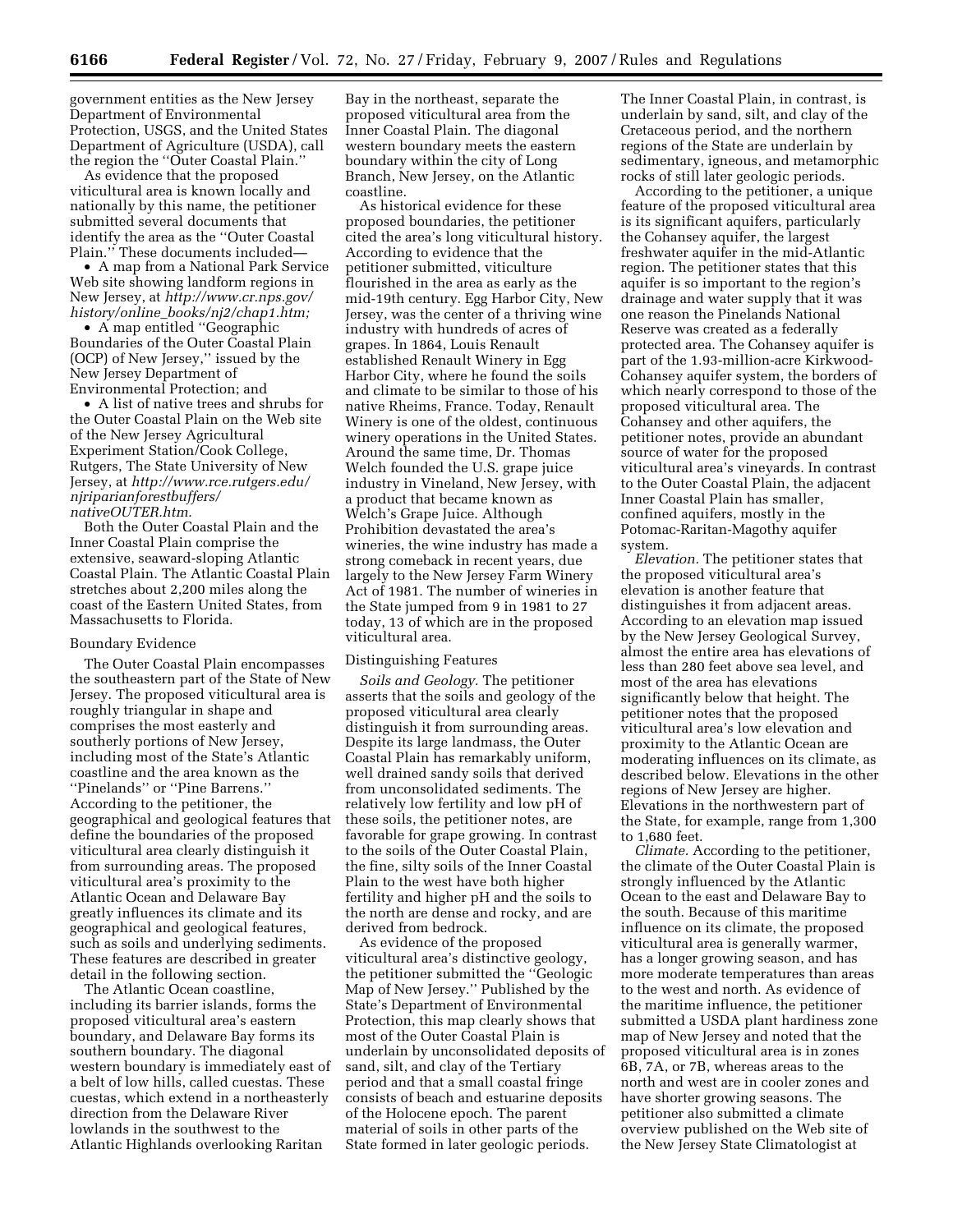*http://climate.Rutgers.edu/stateclim*\_*v1/ njclimoverview.html.* The overview shows that the proposed viticultural area has between 190 and 217 freezefree days per year. In contrast, the Highlands region to the north averages 163 freeze-free days and the central Piedmont region averages 179 freezefree days. The petitioner notes that because of these climatic differences, more temperature-sensitive grape varieties may be grown in vineyards within the proposed viticultural area than in vineyards in other adjacent regions.

# **Notice of Proposed Rulemaking**

On July 3, 2006, TTB published a notice of proposed rulemaking regarding the establishment of the Outer Coastal Plain viticultural area in the **Federal Register** (71 FR 37870) as Notice No. 59. In that notice, TTB invited comments by September 1, 2006, from all interested persons. We expressed particular interest in receiving comments on whether the proposed area name would result in a conflict with currently used brand names and whether the name ''New Jersey Outer Coastal Plain'' would more appropriately identify the proposed viticultural area. We received no comments on these or any other issues in response to that notice.

# **TTB Finding**

After careful review of the petition, TTB finds that the evidence submitted supports the establishment of the proposed viticultural area. Therefore, under the authority of the Federal Alcohol Administration Act and part 4 of our regulations, we establish the ''Outer Coastal Plain'' viticultural area in the State of New Jersey effective 30 days from the publication date of this document.

### *Boundary Description*

See the narrative boundary description of the viticultural area in the regulatory text published at the end of this final rule.

## *Maps*

The petitioner provided the required maps, and we list them below in the regulatory text.

#### **Impact on Current Wine Labels**

Part 4 of the TTB regulations prohibits any label reference on a wine that indicates or implies an origin other than the wine's true place of origin. With the establishment of this viticultural area and its inclusion in part 9 of the TTB regulations, its name, ''Outer Coastal Plain,'' is recognized under 27 CFR 4.39(i)(3) as a name of viticultural

significance. The text of the new regulation clarifies this point. Consequently, wine bottlers using ''Outer Coastal Plain '' in a brand name, including a trademark, or in another label reference as to the origin of the wine, must ensure that the product is eligible to use the viticultural area's name as an appellation of origin. For a wine to be labeled with a viticultural area name or with a brand name that includes a viticultural area name or other term identified as viticulturally significant in part 9 of the TTB regulations, at least 85 percent of the wine must be derived from grapes grown within the area represented by that name or other term, and the wine must meet the other conditions listed in 27 CFR 4.25(e)(3). Different rules apply if a wine has a brand name containing a viticultural area name or other viticulturally significant term that was used as a brand name on a label approved before July 7, 1986. See 27 CFR  $4.39(i)(2)$  for details.

# **Regulatory Flexibility Act**

We certify that this regulation will not have a significant economic impact on a substantial number of small entities. The regulation imposes no new reporting, recordkeeping, or other administrative requirement. Any benefit derived from the use of a viticultural area name is the result of a proprietor's efforts and consumer acceptance of wines from that area. Therefore, no regulatory flexibility analysis is required.

### **Executive Order 12866**

This rule is not a significant regulatory action as defined by Executive Order 12866, 58 FR 51735. Therefore, it requires no regulatory assessment.

# **Drafting Information**

Jennifer Berry of the Regulations and Rulings Division drafted this document.

#### **List of Subjects in 27 CFR Part 9**

Wine.

# **Regulatory Amendment**

■ For the reasons discussed in the preamble, we amend 27 CFR, chapter 1, part 9, as follows:

# **PART 9—AMERICAN VITICULTURAL AREAS**

■ 1. The authority citation for part 9 continues to read as follows:

**Authority:** 27 U.S.C. 205.

### **Subpart C—Approved American Viticultural Areas**

■ 2. Subpart C is amended by adding § 9.207 to read as follows:

#### **§ 9.207 Outer Coastal Plain.**

(a) *Name.* The name of the viticultural area described in this section is ''Outer Coastal Plain''. For purposes of part 4 of this chapter, ''Outer Coastal Plain'' is a term of viticultural significance.

(b) *Approved maps.* The appropriate maps for determining the boundary of the Outer Coastal Plain viticultural area are seven United States Geological Survey topographic maps. They are titled—

(1) Wilmington, Delaware-New Jersey-Pennsylvania-Maryland, 1984, 1:100,000 scale;

(2) Hammonton, New Jersey, 1984, 1:100,000 scale;

(3) Trenton, New Jersey-Pennsylvania-New York, 1986, 1:100,000 scale;

(4) Long Branch, New Jersey, 1954, photorevised 1981, 1:24,000 scale;

(5) Atlantic City, New Jersey, 1984, 1:100,000 scale;

(6) Cape May, New Jersey, 1981, 1:100,000 scale; and

(7) Dover, Delaware-New Jersey-Maryland, 1984, 1:100,000 scale.

(c) *Boundary.* The Outer Coastal Plain viticultural area includes all of Cumberland, Cape May, Atlantic, and Ocean Counties and portions of Salem, Gloucester, Camden, Burlington, and Monmouth Counties in the State of New Jersey. The boundary of the Outer Coastal Plain viticultural area is as described below.

(1) The beginning point is on the Wilmington map at the confluence of Alloway Creek with the Delaware River (within Mad Horse Creek State Wildlife Management Area) in Salem County;

(2) From the beginning point, proceed northeasterly in a straight line to the village of Hagerville; then

(3) Continue north on an unnamed road locally known as County Road (CR) 658 to its intersection with State Route (SR) 49; then

(4) Proceed northwesterly on SR 49 to its intersection with SR 45 in the center of the town of Salem; then

(5) Proceed northeasterly on SR 45 to its intersection with SR 540 at the village of Pointers; then

(6) Proceed north on SR 540 into the village of Slapes Corner; then

(7) Proceed northeasterly on an unnamed road locally known as CR 646 to its intersection with the New Jersey Turnpike near the village of Auburn; then

(8) Proceed northeasterly on the New Jersey Turnpike for approximately 18